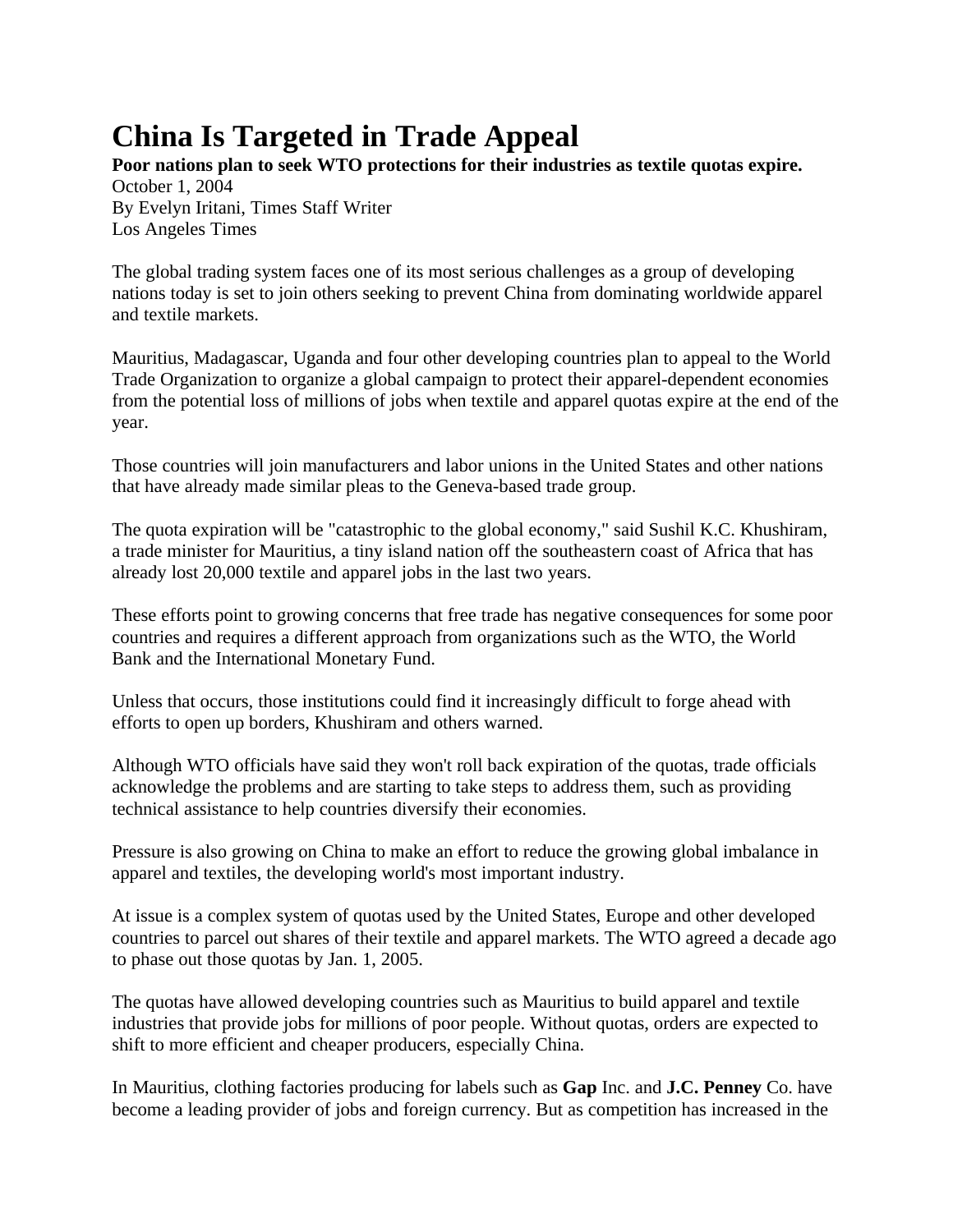last two years, some plants have closed and moved to China, India and Vietnam.

Mauritius fears that the trend may only accelerate, which is why the country has joined other nations appealing to the WTO for aid.

The other countries planning to join the appeal are Bangladesh, the Dominican Republic, Fiji and Sri Lanka.

The group will ask the WTO to create a global safeguard restricting China and other large economies from expanding their apparel and textile market share too quickly, said Narainduth Boodhoo, deputy director of trade policy for Mauritius.

The request also calls for establishment of a fund to help apparel-dependent economies become more competitive or move into new industries.

Chiedu Osakwe, the WTO's chief textiles official, said the organization must remain true to its promise to remove quotas or risk undermining all credibility in future trade deals.

China and India strongly oppose efforts to restrain their growth. The WTO needs their support to push forward on a new round of negotiations focused on freeing up trade in agriculture and other heavily protected sectors.

Osakwe also pointed out that many countries benefit from China's growth because it has become a huge importer of raw materials such as cotton, steel and food products.

Some aid is already in the pipeline. The IMF, for example, is helping governments that suffer a balance-of-payments shortfall because of a dramatic shift in trade resulting from market liberalization in a third country.

The irony is that it was poor countries that initially pushed for the removal of quotas a decade ago, believing they would benefit from freer trade.

But many of those same countries now maintain that the world has become a harsher place to operate in part because of the rapid growth of China and India; the development of technologies such as the Internet; and the removal of barriers that make it easier to shift production and capital across borders.

In addition, they contend that the Beijing government subsidizes its factories and keeps its currency artificially weak, making its exports cheaper on the global market. China strongly denies those charges.

The U.S. textile industry is expected to file petitions next week asking the Bush administration to impose "safeguard" measures that would restrain the import of some of China's most popular apparel and textile products next year. It is urging other countries to follow suit.

When China joined the WTO in 2002, it agreed to let other governments impose such measures